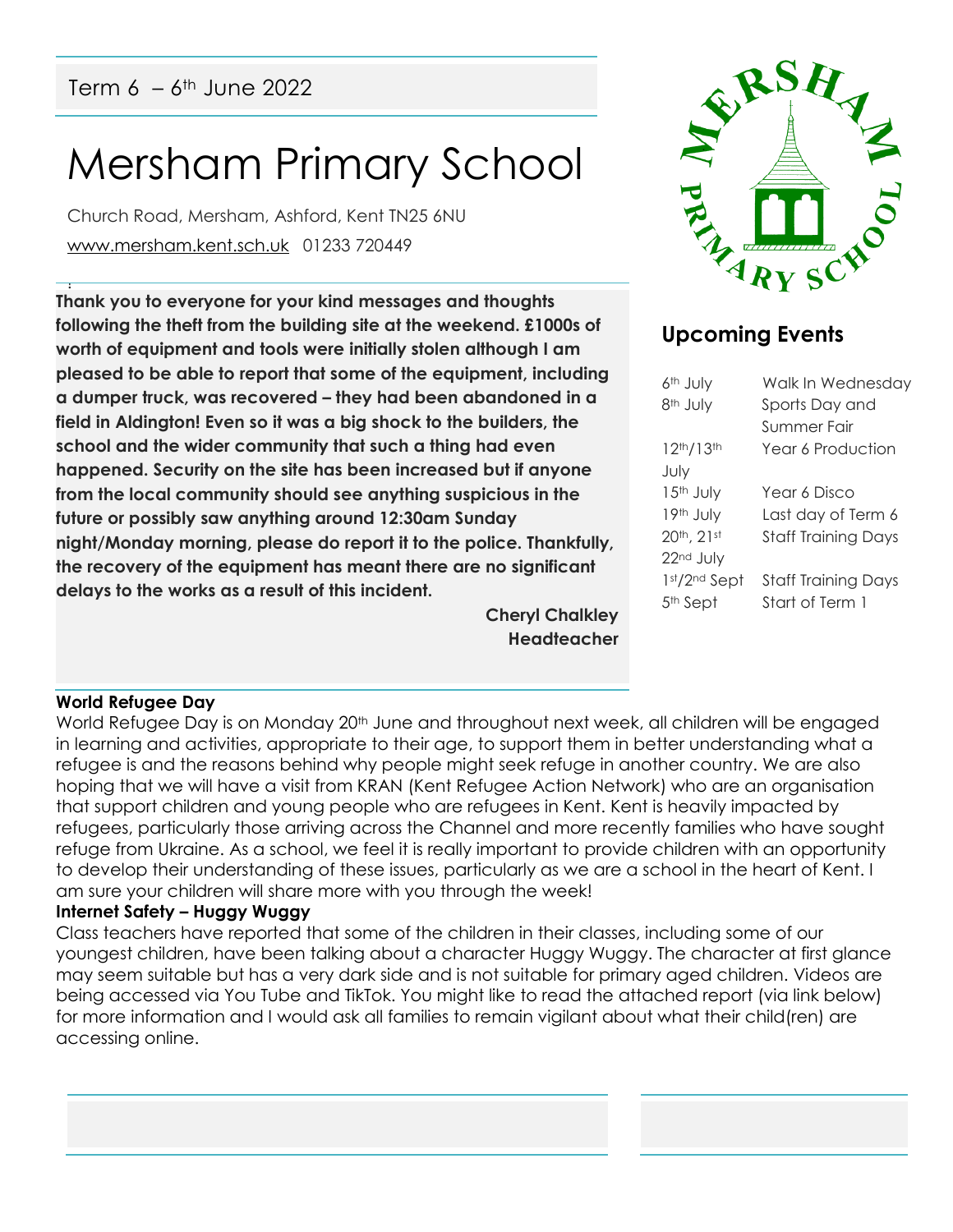[https://www.portsmouth.co.uk/news/crime/huggy-wuggy-what-is-it-why-are-police-forces-issuing](https://www.portsmouth.co.uk/news/crime/huggy-wuggy-what-is-it-why-are-police-forces-issuing-warnings-are-the-videos-on-tiktok-and-youtube-is-huggy-wuggy-from-poppy-playtime-is-it-a-game-and-is-it-inappropriate-for-children-3641517)[warnings-are-the-videos-on-tiktok-and-youtube-is-huggy-wuggy-from-poppy-playtime-is-it-a-game](https://www.portsmouth.co.uk/news/crime/huggy-wuggy-what-is-it-why-are-police-forces-issuing-warnings-are-the-videos-on-tiktok-and-youtube-is-huggy-wuggy-from-poppy-playtime-is-it-a-game-and-is-it-inappropriate-for-children-3641517)[and-is-it-inappropriate-for-children-3641517](https://www.portsmouth.co.uk/news/crime/huggy-wuggy-what-is-it-why-are-police-forces-issuing-warnings-are-the-videos-on-tiktok-and-youtube-is-huggy-wuggy-from-poppy-playtime-is-it-a-game-and-is-it-inappropriate-for-children-3641517)

# **Governor Vacancies**

We currently have two vacancies on the Governing Board for co-opted governors. These are often sourced from the local community and are people who would like to volunteer to give something back to education. Many businesses also actively support employees in being a school governor. Unfortunately, for these positions, we are unable to accept current parents of the school but should you know anyone else, either personally or professionally, that may be interested in getting involved with being a school governor, please ask them to contact Mrs Chalkley on [headteacher@mersham.kent.sch.uk](mailto:headteacher@mersham.kent.sch.uk) or the Chair of Governors, Lesley Caldwell, on [chair@mersham.kent.sch.uk.](mailto:chair@mersham.kent.sch.uk)

#### **Year 5 Parents**

Please see below about open days at Brockhill



# **PTA Neweletter**

Please see the attached newsletter from the PTA

#### **Class Assemblies – Terms 5 and 6**

Please note that Parrot class assembly will be on a Friday not a Thursday due to transition activities happening that week.